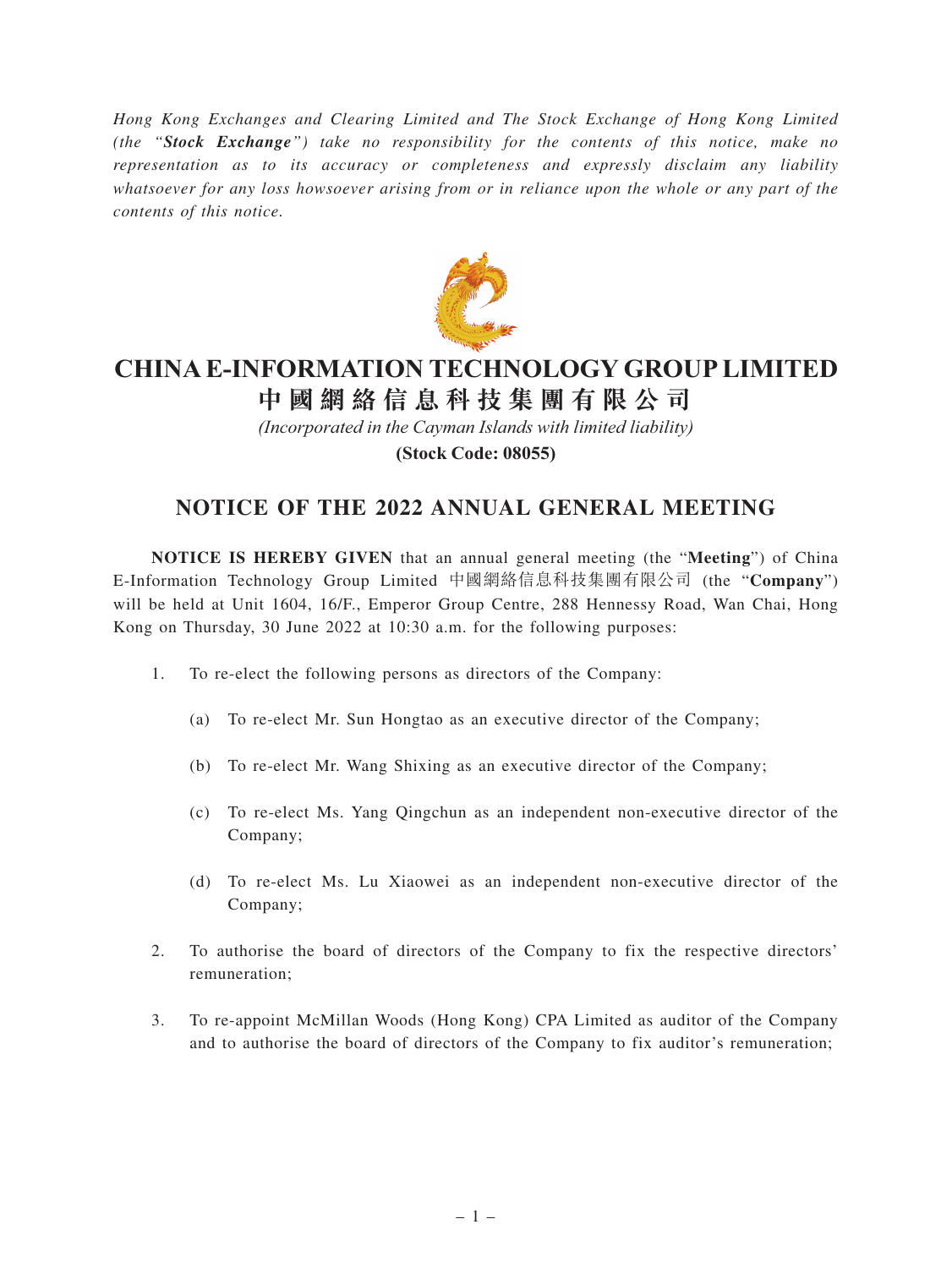4. To consider and, if thought fit, pass with or without amendments, the following resolution as an ordinary resolution:

### "**THAT**:

- (a) subject to paragraph (b) below, the exercise by the directors of the Company (the "**Directors**") during the Relevant Period (as defined below) of all the powers of the Company to repurchase its shares on GEM of The Stock Exchange of Hong Kong Limited or any other stock exchange recognized by the Securities and Futures Commission of Hong Kong and The Stock Exchange of Hong Kong Limited, subject to and in accordance with the applicable laws, be and is hereby generally and unconditionally approved;
- (b) the total number of shares of the Company to be repurchased pursuant to the approval in paragraph (a) above shall not exceed  $10\%$  of the total number of issued shares of the Company as at the date of passing of this resolution and the said approval shall be limited accordingly, and if any subsequent consolidation or subdivision of shares is conducted, the maximum number of shares that may be repurchased under the mandate in paragraph (a) above as a percentage of the total number of issued shares at the date immediately before and after such consolidation or subdivision shall be the same; and
- (c) for the purposes of this resolution, "Relevant Period" means the period from the passing of this resolution until whichever is the earliest of:
	- (i) the conclusion of the next annual general meeting of the Company;
	- (ii) the revocation or variation of the authority given under this resolution by an ordinary resolution passed by the Company's shareholders in a general meetings; and
	- (iii) the expiration of the period within which the next annual general meeting of the Company is required by the articles of association of the Company or any applicable laws to be held.";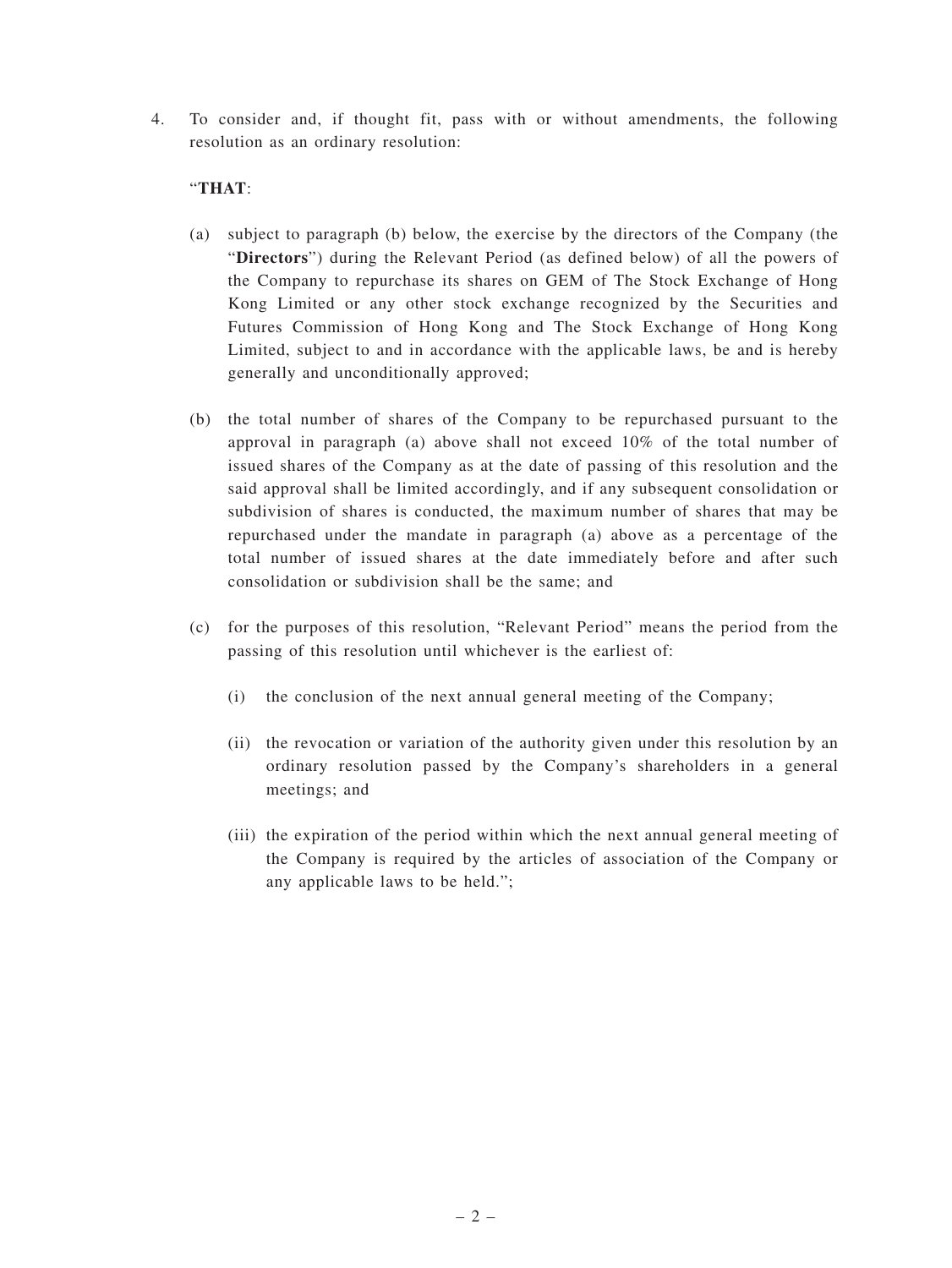5. To consider and, if thought fit, pass with or without amendments, the following resolution as an ordinary resolution:

#### "**THAT**:

- (a) subject to paragraph (c) below, the exercise by the Directors during the Relevant Period (as defined below) of all the powers of the Company to allot, issue and deal with authorised and unissued shares in the capital of the Company and to make or grant offers, agreements and options (including warrants, bonds and debentures convertible into shares of the Company) which might require the exercise of such powers be and is hereby generally and unconditionally approved;
- (b) the approval in paragraph (a) above shall authorise the Directors to make or grant offers, agreements and options (including warrants, bonds and debentures convertible into shares of the Company) during the Relevant Period which would or might require the exercise of such powers during or after the end of the Relevant Period;
- (c) the aggregate number of shares of the Company allotted or agreed conditionally or unconditionally to be allotted by the Directors pursuant to the approval in paragraph (a) above, otherwise than pursuant to:
	- (i) a Rights Issue (as defined below);
	- (ii) the exercise of the outstanding conversion rights attaching to any convertible securities issued by the Company, which are convertible into shares of the Company;
	- (iii) the exercise of options granted under share option scheme(s) of the Company; and
	- (iv) any scrip dividend scheme or similar arrangement providing for the allotment of shares in the Company in lieu of the whole or part of a dividend on shares of the Company in accordance with the articles of association of the Company,

shall not exceed 20% of the total number of issued shares of the Company as at the date of passing of this resolution and the said approval shall be limited accordingly, and if any subsequent consolidation or subdivision of shares is conducted, the maximum number of shares that may be issued under the mandate in paragraph (a) above as a percentage of the total number of issued shares at the date immediately before and after such consolidation or subdivision shall be the same; and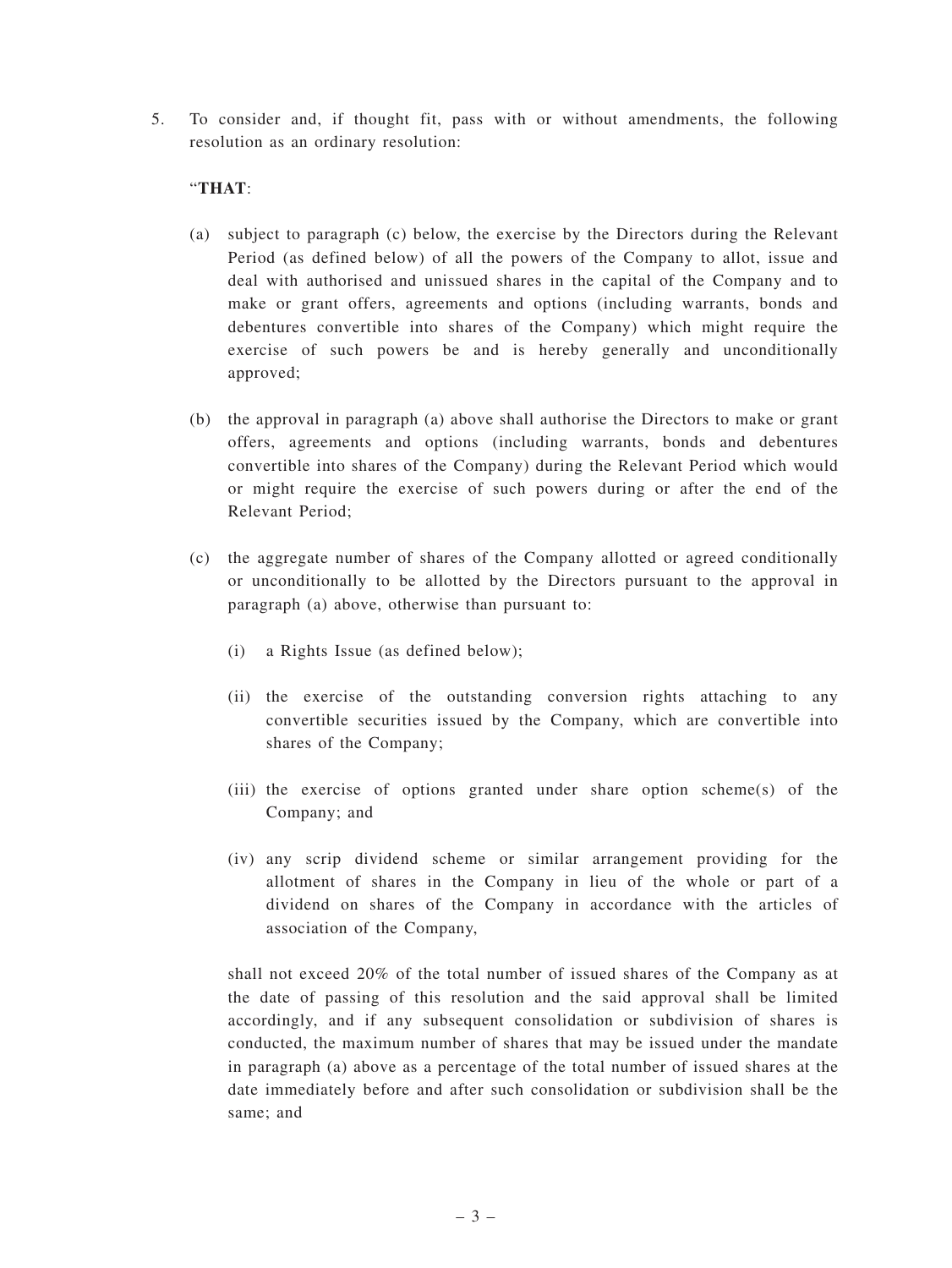(d) for the purposes of this resolution:

"Relevant Period" means the period from the passing of this resolution until whichever is the earliest of:

- (i) the conclusion of the next annual general meeting of the Company;
- (ii) the revocation or variation of the authority given under this resolution by an ordinary resolution passed by the Company's shareholders in general meetings; and
- (iii) the expiration of the period within which the next annual general meeting of the Company is required by the articles of association of the Company or any applicable laws to be held; and

"Rights Issue" means an offer of shares of the Company open for a period fixed by the Directors to holders of shares of the Company or any class thereof on the Company's register on a fixed record date in proportion to their then holdings of such shares or class thereof (subject to such exclusions or other arrangements as the Directors may deem necessary or expedient in relation to fractional entitlements or having regard to any restrictions or obligations under the laws of any relevant jurisdiction or the requirements of any recognized regulatory body or any stock exchange)."; and

6. To consider and, if thought fit, pass with or without amendments, the following resolution as an ordinary resolution:

"**THAT** conditional upon the passing of resolutions set out in items 4 and 5 of the notice convening the Meeting (the "**Notice**"), the general mandate referred to in the resolution set out in item 5 of the Notice be and is hereby extended by the addition to the aggregate number of shares of the Company which may be allotted and issued or agreed conditionally or unconditionally to be allotted and issued by the Directors pursuant to such general mandate of an amount representing the aggregate number of shares of the Company repurchased by the Company pursuant to the general mandate referred to in the resolution set out in item 4 of the Notice, provided that such amount shall not exceed 10% of the total number of issued shares of the Company as at the date of passing of this resolution.".

> On behalf of the Board **China E-Information Technology Group Limited Lin Ruiping** *Executive Director*

Hong Kong, 7 June 2022